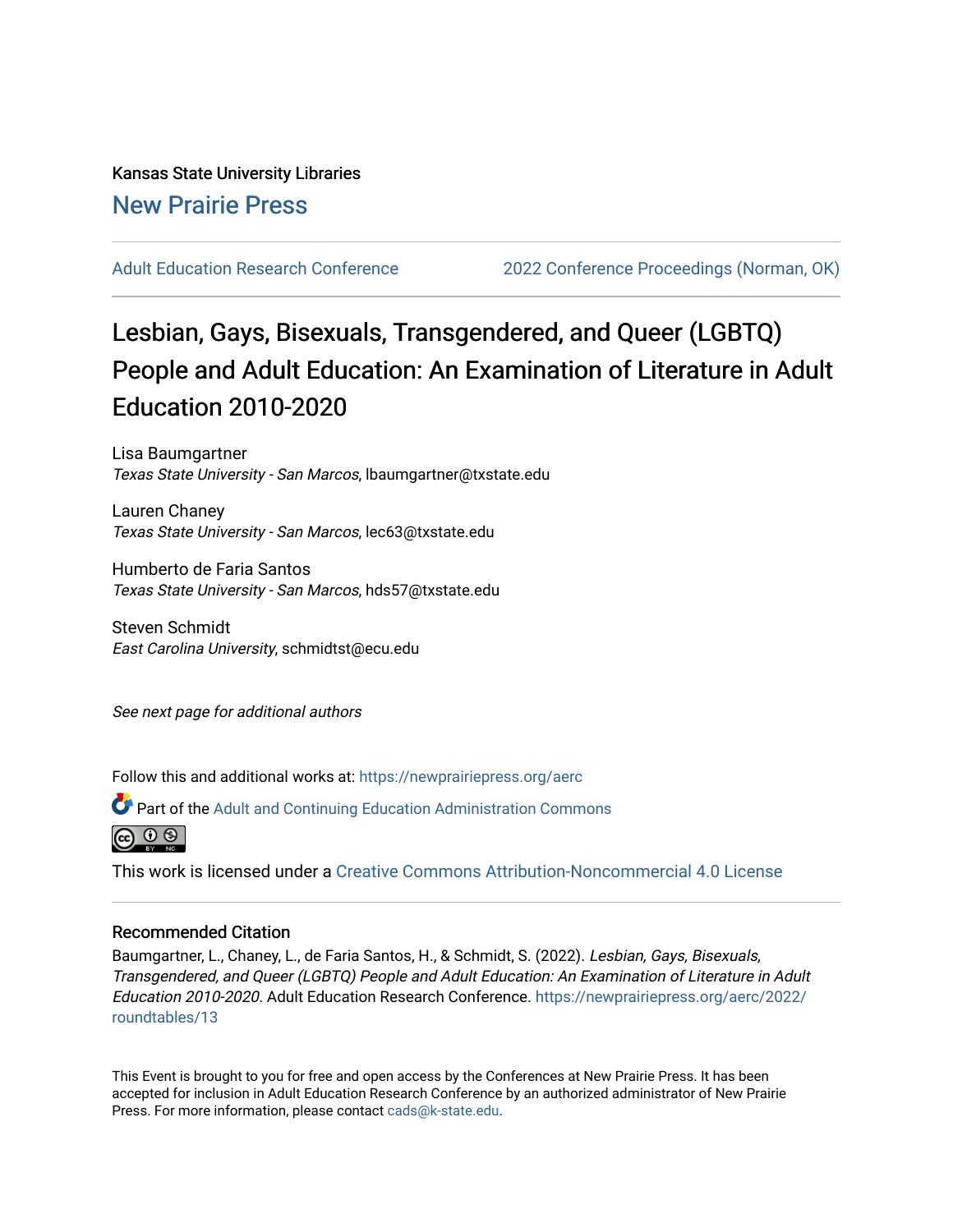### Author Information

Lisa Baumgartner, Lauren Chaney, Humberto de Faria Santos, and Steven Schmidt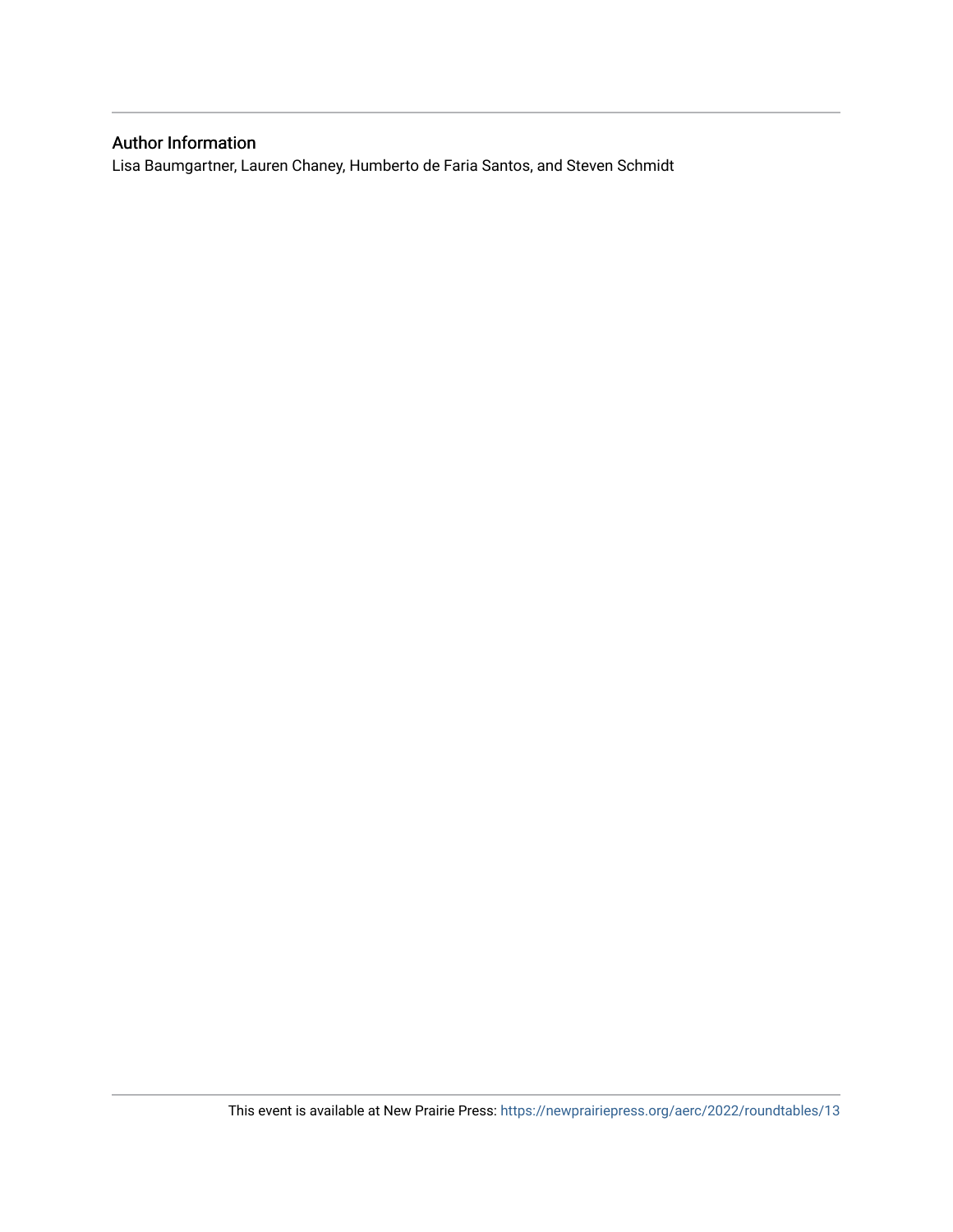### **Lesbian, Gays, Bisexuals, Transgendered, and Queer (LGBTQ) People and Adult Education: An Examination of Literature in Adult Education 2010-2020**

Lisa M. Baumgartner <sup>1,</sup> Lauren E. Chaney <sup>1</sup>, Humberto de Faria Santos <sup>1</sup> and Steven Schmidt<sup>2</sup> <sup>1</sup>Texas State University-San Marcos  $2$  East Carolina State University

#### **Abstract**

We discuss our review of LGBTQ issues in adult education journals between 2010 and 2020. We pose several topics for discussion based on our findings. *Keywords:* LGBTQ, literature review, adult education

In recent decades, the field of adult education has grappled with issues related to the LGBTQ community in their peer-reviewed scholarly publications. Schmidt et al. (2012) conducted an integrative literature review on LGBTQ issues in human resource development (HRD). They analyzed 61 documents published between 1994 and 2009 from peer-reviewed conference proceedings, monographs, and journal articles. Topics included: identity development, pedagogy/classroom issues, social change and policy, research approaches and needs, and workplace and organizational issues.

Given the recent developments on LGBTQ issues and rights, including marriage equality and workplace protections, we wanted to know how scholars reviewed this topic in *adult education publications* from 2010 to 2020. This study is part of a more extensive study on how LGBTQ issues were viewed in the adult education and HRD literature. Like Schmidt et al. (2012), we wanted to know the topics covered, research methods used, and topics or trends that could inform future research. We hand-searched publications and analyzed 41 articles focused on the LGBTQ community. The publications examined included: *Association for Adult and Continuing Education Conference Proceedings, Adult Education Quarterly, Adult Learning, Adult Education Research Conference Proceedings, Adult Education in Global Times Conference Proceedings (2020), Education and Training Journal, European Journal of Education, New Directions for Adult and Continuing Education,* and *New Horizons in Adult Education and Human Resource Development.* 

Preliminary findings indicate that more articles were published between 2010 and 2014 (27) than between 2015 and 2020 (14). Topics include workplace issues (8), identity, (15) health concerns, (7) classroom/climate issues, (2) educational methods (5), and research approaches (4). Of the 24 empirical articles, 22 used qualitative methods and two quantitative methods. The remaining articles were conceptual or informational articles or position papers. Workplace issues included navigating the LGBT identity at work (Bowman, 2010). Articles on identity issues focused on intersecting identities such as spirituality and the LGBTQ identity (e.g., Betts, 2012). Papers on health issues concerned LGBT individuals and their smoking habits (Bowman & Bryant, 2011) and alcoholism (Gedro, 2014). Classroom/climate issues concern the lack of representation of LGBTQ individuals in the ESL curriculum (Rhodes & Coda, 2017) and LGBTQ individuals feeling welcome in the classroom (Grisset et al., 2016). Educational methods included a discussion of using autoethnography to teach critical thinking skills (Misawa, 2014). Last, there were articles on how various research methods are used (Misawa, 2012).